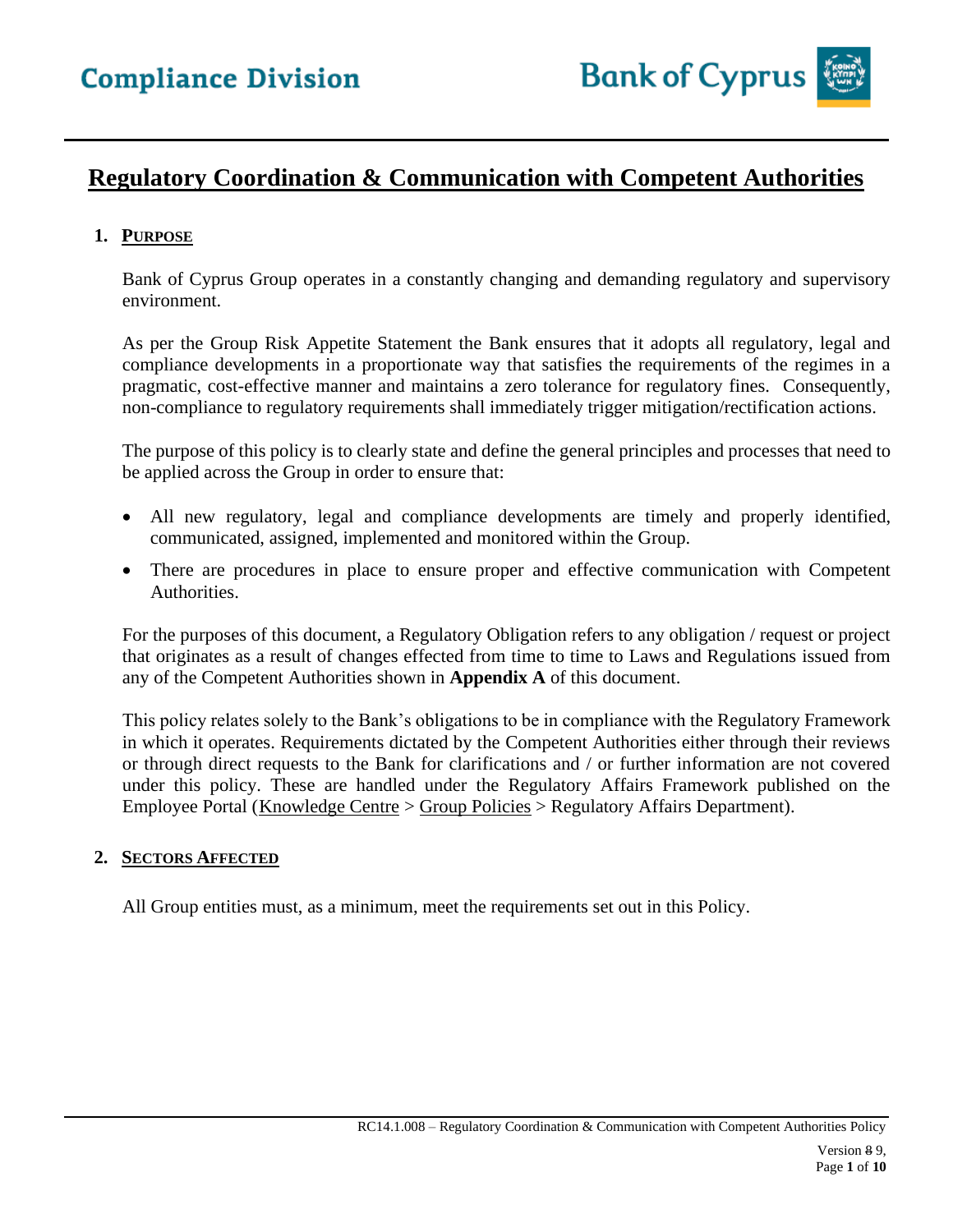

# **3. DEFINITIONS**

**Owner of Law/Directive Regulation:** The Division that is responsible to co-ordinate and monitor the actions to comply with the specific law / directive / regulation either by itself or through a project team, depending on the nature and complexity of the regulatory framework under consideration. In cases where only one Division is identified as being Responsible or mostly affected, then this Division will be identified as Owner as well as Responsible for implementation. In those cases that a law / directive affects several divisions, but it requires specific expertise and knowledge, Owner is assigned the Division that is mostly affected, has this expertise and has the final decision making/outcome of the procedure. Finally, the Owner is the responsible Division for providing updates to the RCM Compliance chart/Risk Map (a register with the entire regulatory framework affecting each department and provides information on pending issues and necessary actions) and managing regulatory feeds/updates with regards to the laws / directives of its area of ownership. The owner and responsible departments receive relevant regulatory updates and handle them accordingly.

**Responsible Division:** The Division/Department that is responsible to timely and effectively implement the relevant tasks assigned to it by the Owner in relation to a law / directive / regulation, in a complete and quality assured manner. As part of its tasks, the Responsible Division should draft and follow up a relevant action plan and regularly report its progress to the Owner and relevant project team (if any) and to RAD. The LCO of the Responsible Division is the person that will be reporting progress to Compliance Division on an on-going basis through the compliance management system and at least on a quarterly basis as regards obligations relating to the law / directive / regulation.

**Competent Authorities:** All the Regulatory / Supervisory bodies that impact the Group operations through oversight or obligation to comply with their laws/regulations/directives etc. (please refer to Appendix A).

#### **4. POLICY GENERAL PRINCIPLES & PROCEDURES**

#### **A. GENERAL PRINCIPLES FOR MONITORING NEW REGULATORY DEVELOPMENTS:**

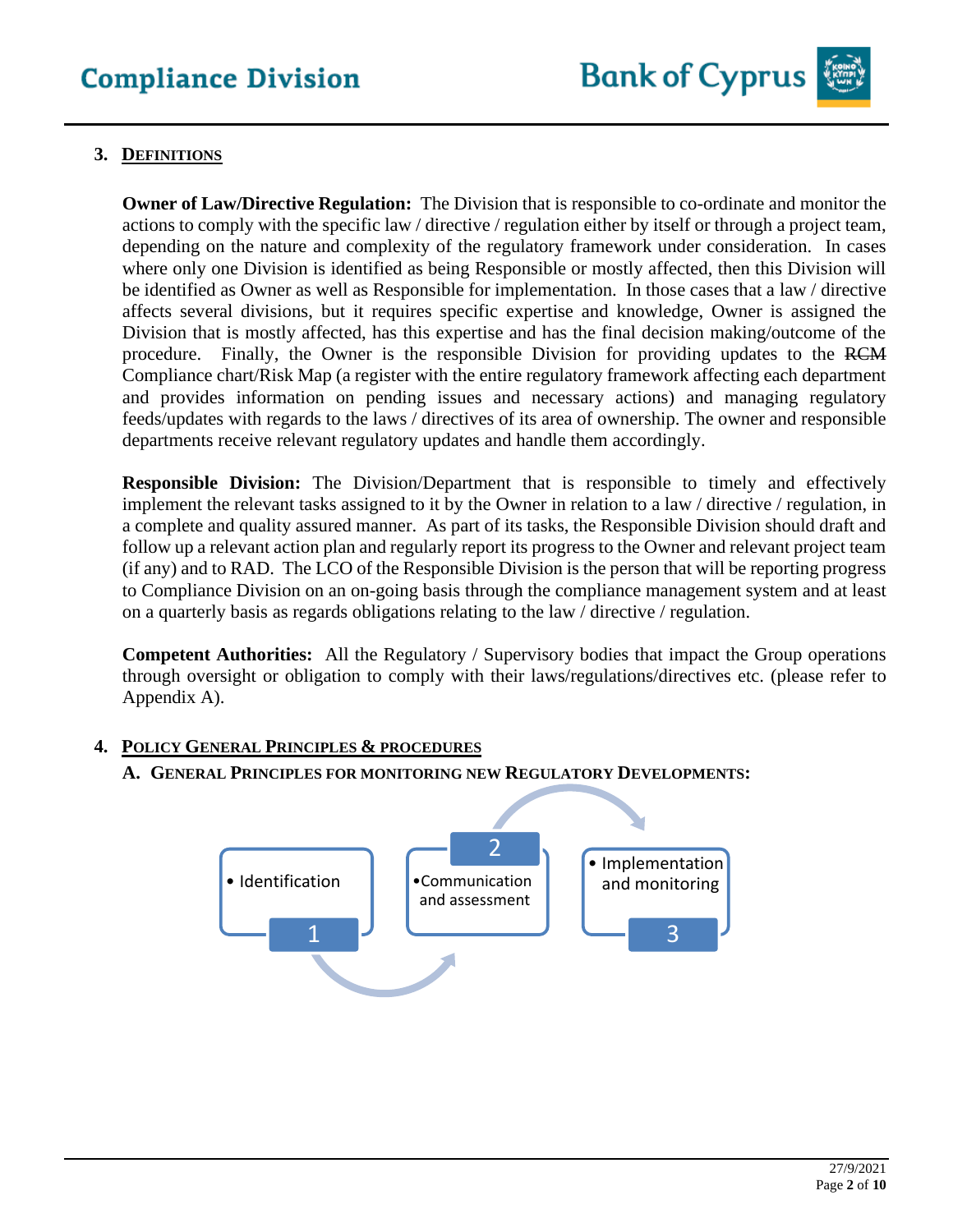

# **I. Identification**

- a) CD is responsible to ensure that necessary mechanisms and tools are in place for the proper, frequent and pre-emptive monitoring of all sources of new compliance developments.RCD is the owner of the Compliance Management System (OneSumX) which receives daily live regulatory updates with regards to Banking, securities and insurance across multiple jurisdictions for new or amended laws and regulations, Q&As, speeches and reports issued by competed authorities. The alerts are assessed centrally by CD and assigned to responsible LCOs and other affected departments, for the initiation of the gap analysis process and the risk assessment and monitoring process, in case of deficiencies with the new or amended regulation.
- b) Any other sources of information on new laws, directives, regulations and regulatory standards and / or any amendments / clarifications to these, should be properly identified (via participation to associations, subscriptions, emails etc.) and registered by the CD and/or other specialized Units involved with compliance with the regulatory framework.

Additionally, specialized departments involved with the regulatory framework should inform CD and RAD on new or proposed regulations/legislations/ developments etc. that may come to their attention and may have on impact to the Bank.

- c) A list of all Competent Authorities should be maintained and updated accordingly by the CD and RAD.
- d) A central point of communication should exist for all Competent Authorities in order to establish a common mode of communication and a common point of reference for receiving new regulatory developments.
- e) CD and RAD are both identified as the central point of conduct with the competent authorities. A common email address has been set up for this purpose with RAD having the responsibility to assess, allocate and monitor the correspondence.
- f) All internal control functions, legal, corporate affairs and other specialized departments affected, cooperate closely so that the requirements that arise by changes in the regulatory framework are properly and timely implemented, in a complete and quality assured manner.
- g) The compliance chart/risk map is maintained, developed and updated through the Compliance Management System, OneSumX, on a real time basis, upon the introduction of new or amended laws, regulations and directives. Each new law, regulation or directive is added in the Regulations Library and linked to the appropriate risk from the Risk library.

The Compliance Chart/Risk map includes all the regulatory framework affecting the activities of a department i.e. all laws, regulations, directives, etc.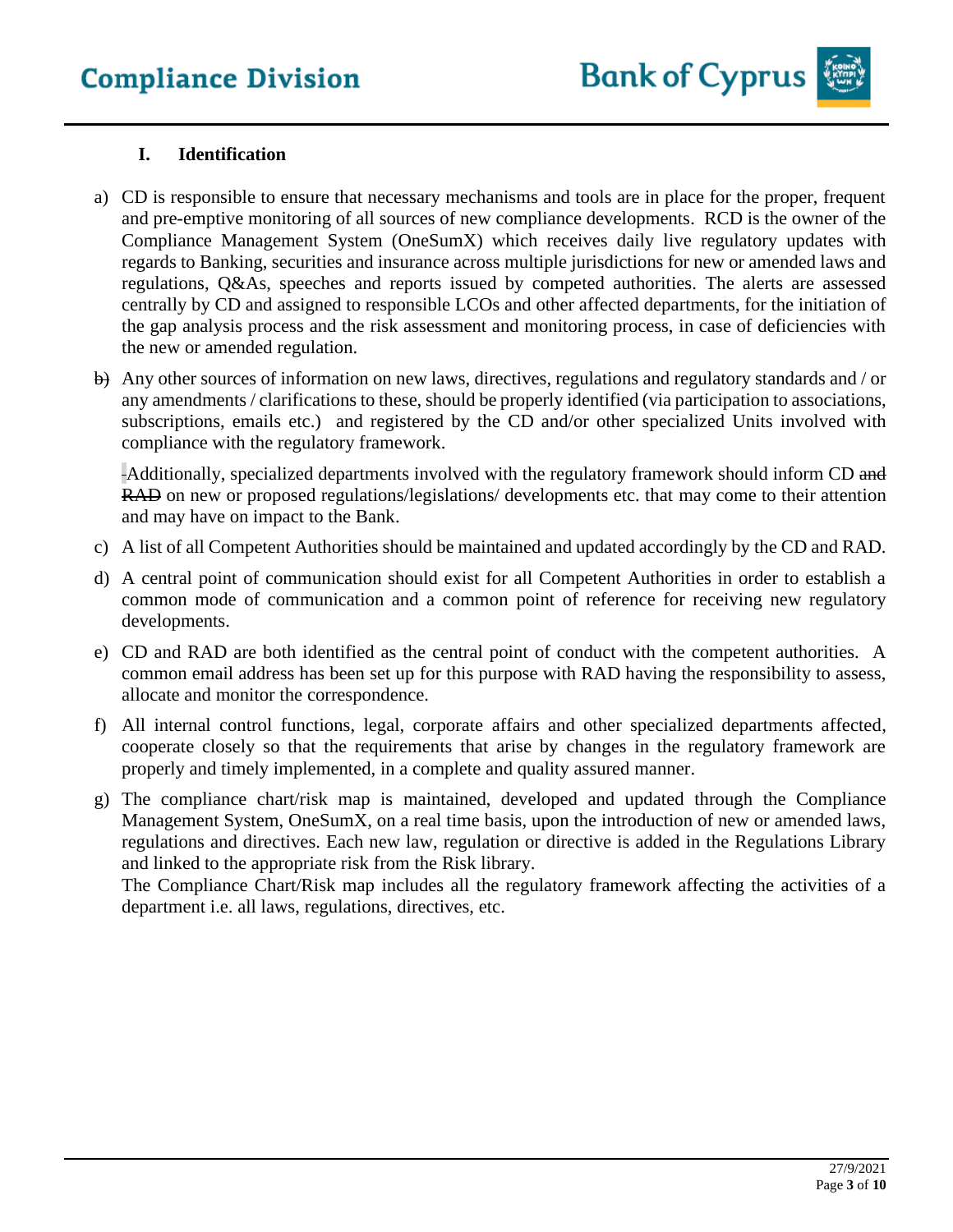#### **Communication & Receipt of New Regulatory Developments and Assessment**

• **New laws / regulations / directives**: RCD, following its initial assessment of the new law/ regulation/ directive, will decide the ownership of the new regulatory obligation and will inform the relevant LCO through the compliance system. The LCO will have to initiate the gap analysis assessment, through the system, so to identify any actions needed to ensure that the Bank is complying with the new law and regulation and set up an action plan with mitigating actions for compliance with new law and regulation in case deficiencies are identified. .

If the owner cannot be easily identified in co-operation with RAD, or if a dispute arises as to the ownership, CD will re-assess the issue and provide a final opinion. If the dispute is not resolved, RAD will present the regulatory obligation to the RSG, in order to identify the owner Division.

- **Existing laws / regulations / directives (no major amendments):** If the owner is known or can be easily identified, CD will inform the relevant LCO through the compliance system.
- **Clarifications issued on directives / O&As:** CD and/or other specialized Units that are involved with compliance with the regulatory framework should properly seek through relevant links to Competent Authorities sites additional clarifications, Q&As from Competent authorities etc., issued on laws, directives and regulations.

Identification and notification should be completed within a reasonable period and never exceeding the timeframe set by the competent authorities.

The Owner Division has the ultimate responsibility for planning out, executing and following up the implementation of the actions needed to comply with a law / directive, in a complete and quality assured manner. All mitigating actions should be recorded in the compliance system and updated accordingly until completion. Action statuses include 'proposed' and 'completed'. It is noted that upon completion of the actions, for monitoring of the action completion process, the 'completed' status can only be assigned by the compliance officer. Compliance Division should provide a consolidated progress report of all such action plans to RAD raising any issues that need to be escalated to the RSG.

#### **II. Implementation and Monitoring**

- The Owner of the law / directive/regulation, has the ultimate responsibility for its implementation, and must ensure:
	- a) Completeness of the required actions.
	- b) Validity and accuracy of any information provided (by applying all relevant operational controls).
	- c) Timely completion of actions.
	- d) Adherence to approval procedures as per the Bank's governance processes.
- CD provides oversight and challenge with regards to proper implementation so as to ensure adherence with the new regulations. In the case of significant or Bankwide regulations, CD should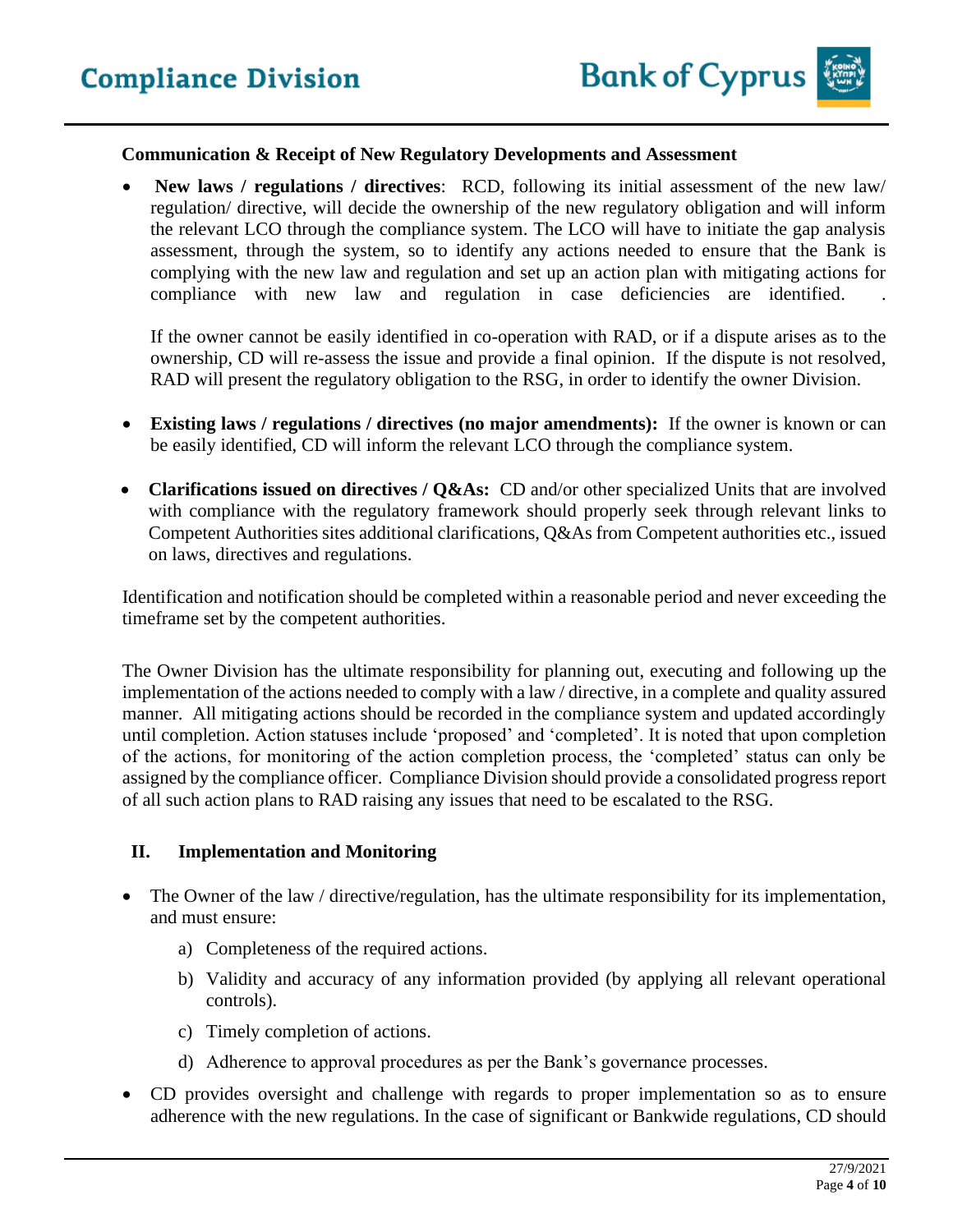participate in the various steering committees and the project management teams for the implementation of new or amended regulations.

- If needed, the Owner must liaise and involve any other support divisions/departments (e.g. Legal, Organisation) or other control functions (Risk, Information Security or Internal Audit), that may consider as necessary for the implementation of the law / directive/regulation.
- Implementation of the Bank's obligations to comply with new / amended law / directive/regulation, may require the setup of a regulatory project whereby, a Project Manager / Co-ordinator must be assigned by the Owner Director for the implementation of the action plan or prepare a Project Definition Document, providing the specific deliverables and target dates for implementation. For large Regulatory Projects, a separate Steering Committee might be set up to follow and monitor the implementation and quality assurance of the deliverables. CD should have participation in the Steering Committee and the Project Management team and should review and assess the project requirements.
- High level action plans for significant law / directive/regulation, once approved by the Owner Director / Regulatory Project Steering Committee (if any), must be submitted to RAD and CD and recorded in OneSumX and then subsequently relevant progress reports must be provided on a regular basis as agreed between the Owner and the RAD. CD will monitor progress on an ongoing basis through the system (LCO will update accordingly the system). The RAD will inform the RSG on the progress of the Regulatory project through its normal reporting.
- Action plans may require the participation of the relevant LCO or other support units and must clearly identify responsibilities, resources involved and timeframes.
- The Owner monitors and facilitates the implementation of the relevant action plan and regularly updates RAD on the progress made. CD monitors implementation of actions through OneSumX.
- Whereby the implementation of a law / directive / regulation requires the involvement of IT, a process has been established whereby the regulatory / compliance issues are confirmed as such by RAD or CD respectively.

# B. **GENERAL PRINCIPLES FOR MONITORING REGULATORY REPORTS:**

**On-going Reports to Competent Authorities**, include Financial and / or other data provided by Divisions / Departments to Competent Authorities on a regular basis and incorporate: (a) External Reporting to Competent Authorities and (b) Internal Reporting from Divisions / Departments to BOD or Board Committees that arises from regulatory obligations.

A Reporting Diary with all the reporting requirements of the group is maintained through OneSumX and alerts are sent to relevant owners to remind them to submit the required report.

On going monitoring of implementation / submission of regular Reports to Competent Authorities and obligations resulting from the implementation of changes in the regulatory framework should be incorporated in the monitoring procedures of LCOs through CRAM and the validity and accuracy of these **reports** should be reviewed and confirmed by the owner.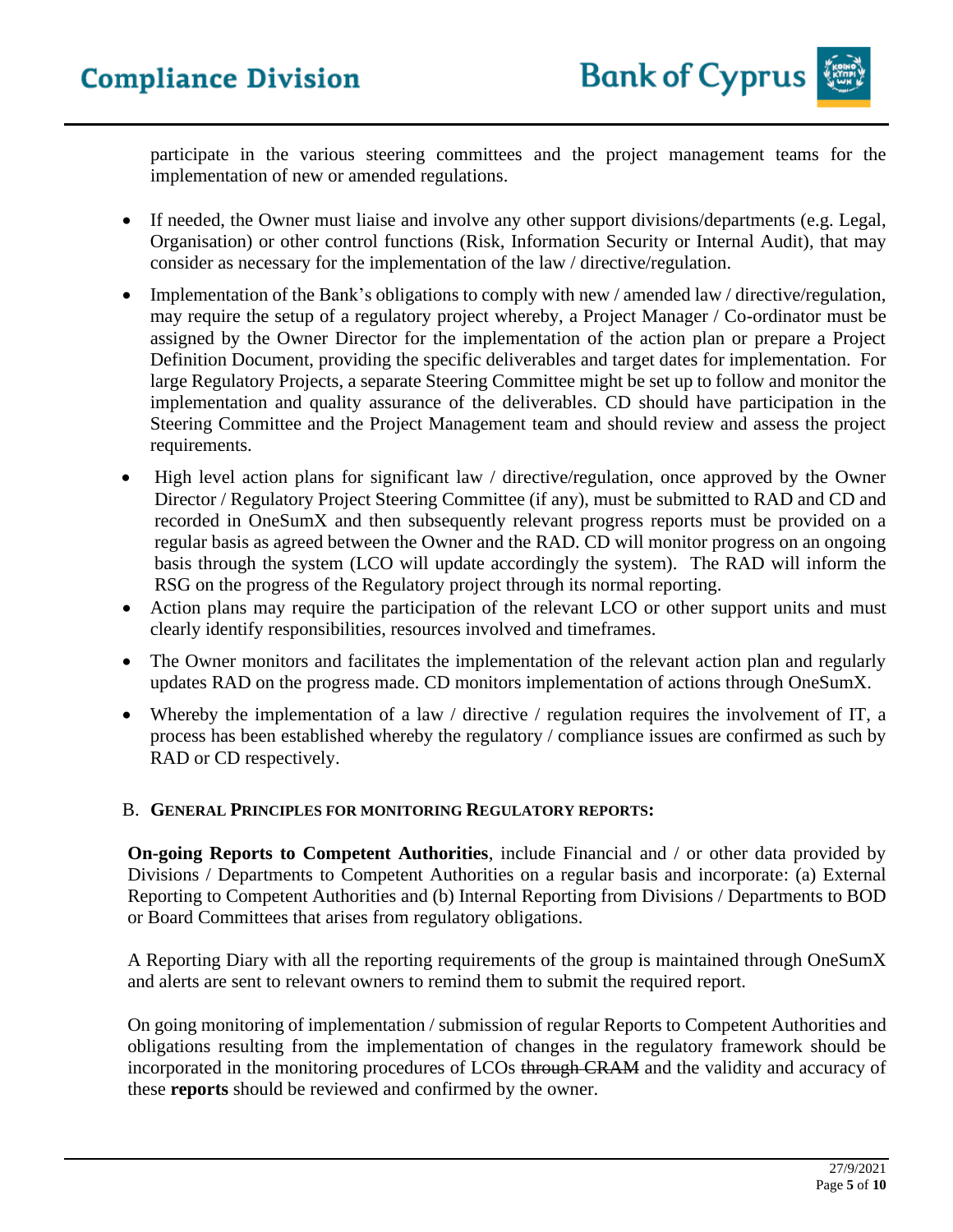#### **5. ORGANIZATIONAL BODIES & RESPONSIBILITIES**

#### **Regulatory Steering Group (RSG)**

The RSG is a forum of Senior Executives of the Bank, chaired by the CEO which is informed of all Regulatory / Supervisory matters and ensures proper procedures are in place for the timely identification, recording, effective management, and monitoring of Regulatory obligations relating to the regulatory framework, thus ensuring full compliance with the legal, supervisory and regulatory framework.

It has the ultimate responsibility for overall oversight on all Regulatory matters' traffic and ensures that mechanisms are in place for consistent and professional communication and completion of tasks within the set target date and it also oversees the regulatory requirements progress based on reports provided by RAD.

#### **Regulatory Affairs Department (RAD)**

A department under the Finance Division assigned to act as the primary central point of contact along with CD, with the Competent Authorities.

Among other responsibilities, it receives all regulatory communication and records and distributes and subsequently monitors progress through regular reports from the Owners. The timely and consistent completion of regulatory obligations and requirements is monitored and reported to RSG by RAD. An escalation process is in place for RAD to report any delays affecting the overall regulatory projects target date, to the RSG.

RAD maintains the Consolidated Register of Regulatory Requests & Other Communication to Competent Authorities which serve as the source for providing information to RSG.

#### **Compliance Division (CD)**

The compliance function is led by the Director of Compliance (D-CD). It is responsible for pro-actively facilitating the management of compliance risk throughout the Group, thereby helping the Group to comply with regulatory and ethical standards. It is comprised of the Regulatory & Privacy Compliance Department (RCD), the Governance & Markets Compliance Department, the Financial Crime Compliance Department and the DPO office. The function has established policies and procedures and a defined governance framework and reporting structure.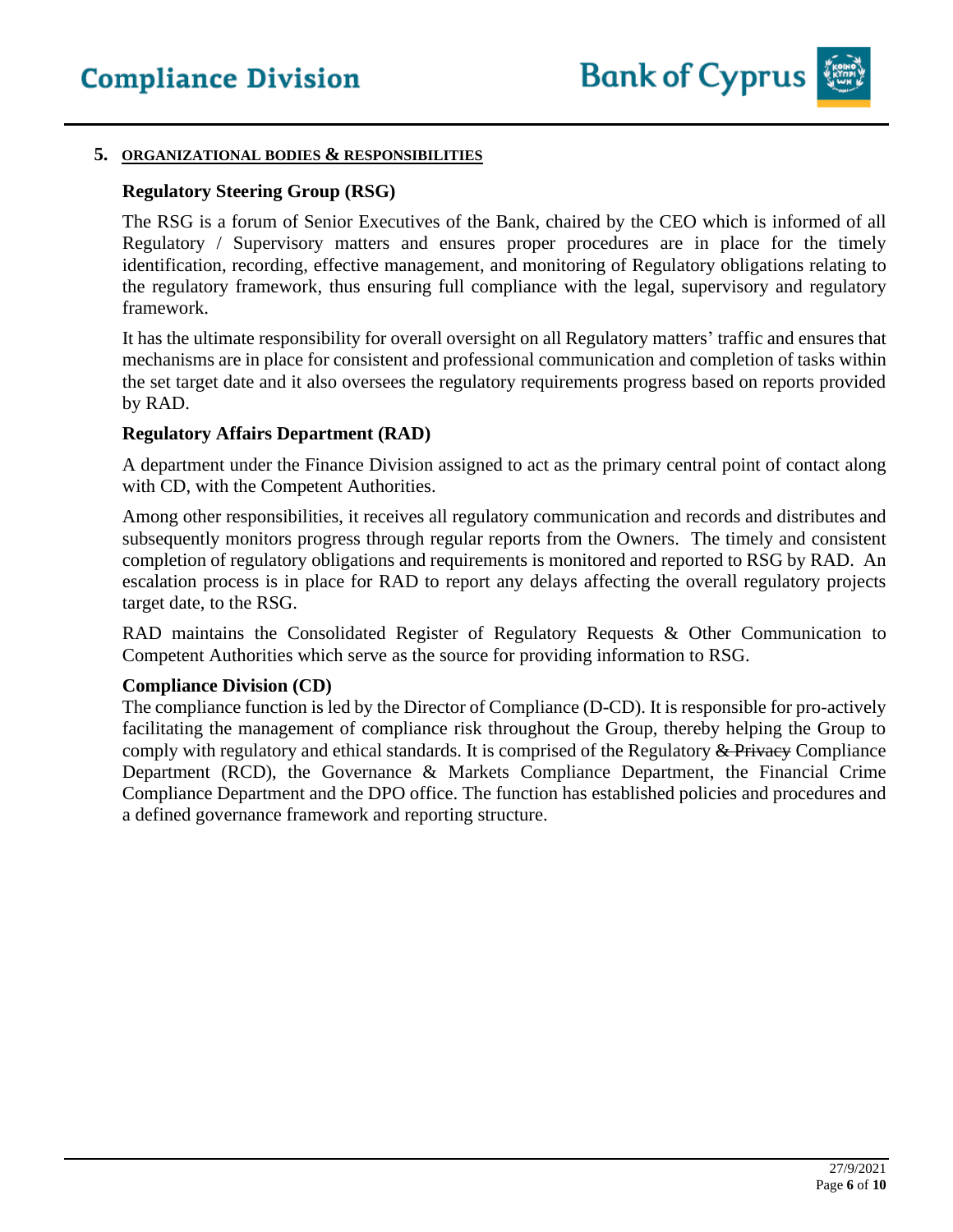CD has implemented a Compliance Policy to set out an appropriate governance structure for the management and implementation of the compliance function within the Group. One of the main responsibilities is to identify, assess and monitor on an on-going basis, with the cooperation of the owner / responsible division and other competent units of the Bank (where applicable), the legal, regulatory framework which governs and/or affects the operations of the Bank and ensure that a complete and updated register of the legal and regulatory framework is maintained and that emanating compliance obligations are documented.

# **6. RELATIONSHIP WITH BANKING AND OTHER RELATED ASSOCIATIONS**

# **Participation in Associations**

The group participates in many associations. The major one is the Association of Cyprus Banks – ACB. The ACB engages in the following activities:

- Represents the interests of its members when banking regulations are being processed by governmental bodies and pursues policies to ensure a health banking sector.
- Enhances the cooperation between member banks and assists with the formulation of collective agreements concerning financial policies and banking practices.
- Reviews national banking legislation and government decisions evaluates the impact of their implementation and establishes common positions on behalf of its members.
- Cooperates with local authorities to improve the institutional framework governing the practice and development of financial and banking activities in line with the European Union rules and practices.
- Helps to restore consumer trust and confidence, especially following the effects the financial crisis.
- Encourage banks achieve growth, supports competition and digital innovation for the benefit of both banks and customers.
- Supports actions for the training and education of bank employees by developing and organizing educational seminars on subjects that affect the local banking and financial sector.
- Provide financial educational programs, both in schools and beyond, aiming at enhancing public awareness about economic concepts and financial matters.
- Promotes the role and involvement of the banking sector to the economic, cultural and social development of the country.

For better coordination and communication, with the ACB, a Liaison Officer is assigned to act as the main point of contact between the Bank and the Association. The liaison main duty is to develop and maintain constructive relationships with the ACB and the ACB Committees and to ensure that correct and aligned communication between the Senior Management and the ACB and with other government officials and other bodies.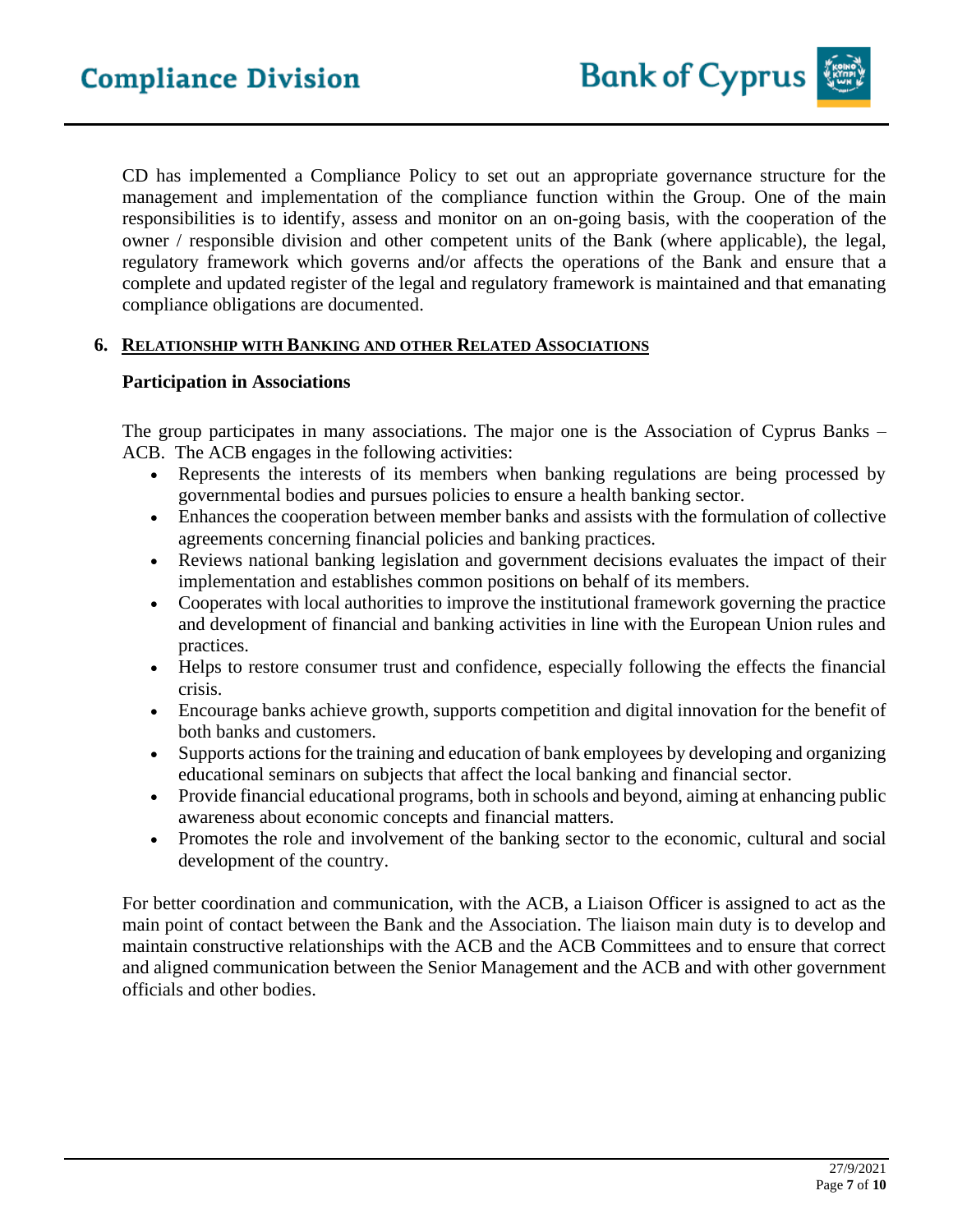# **Compliance Division**



The Banking Association Liaison liaises with bank officials, about the various matters that arise by the Association and monitors the timely response to the Association's queries. The liaison maintains relevant records of the communication received and the actions planned. Additionally, the Banking Association Liaison submits to RAD bi-weekly updates for updating of the RSG, documenting the main issues handled by ACB and the Parliamentary Committees.

The Banking Association Liaison keeps an updated list of all Committees of the Association and of the assigned Committee Specialist members. A copy of the list is provided to CD and RAD and any other party on request.

# **7. ROLES & RESPONSIBILITIES**

All responsibilities must be clearly assigned, documented and explained.

# **8. SUPPORTING PROCEDURES & DOCUMENTATION**

- Relevant terms of Reference, identified Roles and Responsibilities of the various sectors involved (i.e. CD, RAD, RSG, etc.) and supporting procedural frameworks are documented separately:
	- $\circ$  GE2015/121 describes in detail the communication with the Local Banking Association
	- o Regulatory Affairs Framework which defines the general principles, guidelines and processes to ensure the Group meets and conforms to all Regulatory requirements in a complete and qualitative way within the target dates set.

*The information contained on this website is provided only as general information. The material on this website is owned by Bank of Cyprus Holdings Plc.*

*While Bank of Cyprus Holdings Plc endeavors to keep information up to date, it makes no representations or warranties of any kind, express or implied, about the completeness accuracy, suitability or availability with respect to the information contained on the website for any purpose. Any reliance you place on such information is therefore strictly at your own risk.* 

*In no event will Bank of Cyprus Holdings Plc be liable for any loss or damage including without limitation, indirect or consequential loss of damage, or any loss or damage whatsoever arising out of, or in connection with the use of this website's information.*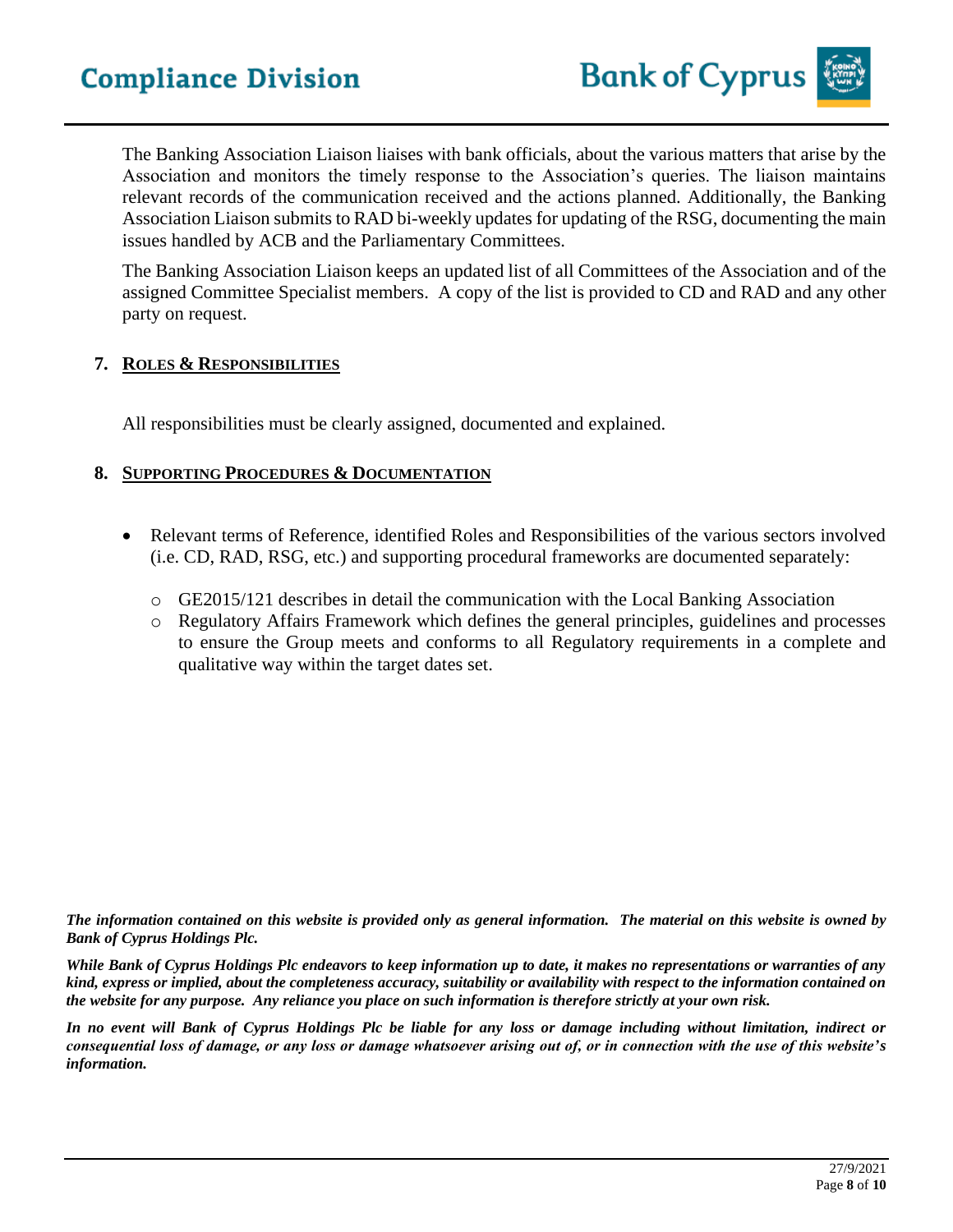

# **Appendix A**

# **Competent Authorities / Associations and Central Point of Communication**

#### **A. Competent Authorities**

For the below Competent Authorities, as well as any changes effected from time to time depending on changes to the Group's operations, the central point of communication is the CD and the RAD, except for:

- o European Insurance and Occupational Pensions Authority where the central point of communication will be the Executive Director of Insurance and RAD and
- o Cyprus Securities & Exchange Commission, Police, UK Listing Authority (UKLA, FCA) and Office of the Director of Corporate Enforcement (ODCE) where the central point of communication will be the Company Secretary Office and Arthur Cox.
- o Department of Antiquities where the central point of communication will be the BOC Cultural Foundation.
- o Commissioner of Personal Data where the recipient is the designated Data Protection Officer.

# **(a) Local Competent Authorities**

- Cyprus House of Parliament
- Central Bank of Cyprus
- Central Bank of Cyprus –Resolution Authority
- Government Bodies (e.g. Ministry of Finance, Ministry of Energy, Commerce, Industry & Tourism)
- Financial Ombudsman
- Commission for the Protection of Competition
- Commissioner for Consumer Protection
- Office of Electronic Communications & Postal Regulations
- Cyprus Stock Exchange
- Digital Security Authority and National CSIRT
- Registrar of Companies and Official Receiver
- Commissioner for Administration and Protection of Human Rights
- **Environmental Commissioner**

#### **(b) European Authorities**

- European Central Bank / Single Supervisory Mechanism
- European Banking Authority
- European Council
- Single Resolution Board
- Central Bank of Ireland
- LSE
- Companies Registration Office Ireland
- Irish Auditing and Accounting Supervisory Authority
- PCI Security Standards Council